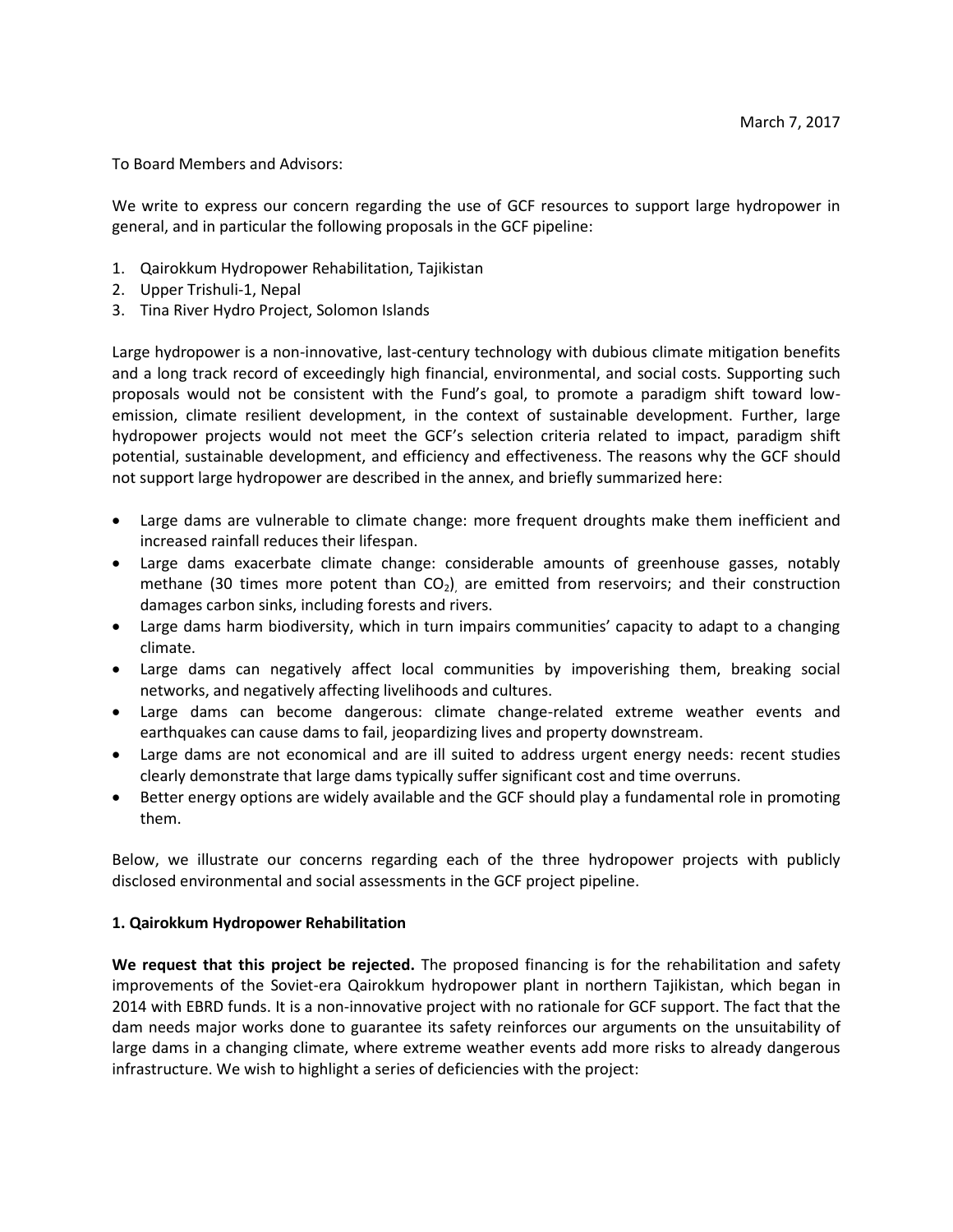- Non-innovative project: The project aims to extend the life of a Soviet-era dam, built in the 1950s. Furthermore, the EBRD already provided a \$50 million loan to finance the first phase of the modernization and rehabilitation of the plant in 2014. Apart from upgrading the dam's spillway to cope with the possibility of increased flows into the reservoir because of climate change, the rationale for GCF support is entirely unclear. A climate change vulnerability modeling exercise was conducted, using funds provided by the Climate Investment Fund PPCR, but that is wholly insufficient to justify financing from the GCF, much less that it be eligible for consideration as a cross-cutting project.
- Deepens Tajikistan's already alarming overdependence on hydro: The PPCR's case study for Qairokkum<sup>1</sup> notes that 98% of electricity in Tajikistan is produced by hydropower, and dam productivity is already severely affected by climate change. Tajikistan's hydropower depends on river basins fed by glacial melt, and as the climate warms, models predict significant long-term reduction in flows as glaciers recede. Meanwhile, studies carried out by the IPCC indicate that rainfall in the region has decreased 20% since the 1950s. While the rehabilitation of the Qairokkum Dam claims to aim to protect against vulnerability to climate change, it instead reinforces the country's dependence on hydropower technology whose output will dwindle significantly over time in the face of climate change.
- Missed opportunity for transformational impact: According to the PPCR case study, hydropower generation in Tajikistan is lowest during the winter months, when energy demand is at its highest and approximately 70% of the population suffers from repeated electricity blackouts, generating annual financial losses of \$200 million. According to a World Bank study, frequent power cuts are considered the main obstacle to doing business in Tajikistan. Furthermore, the social impacts associated with electricity shortages in winter are severe, as people resort to burning coal and wood inside their homes. Allocating scarce GCF funds to Qairokkum would do nothing to address Tajikistan's most urgent energy need, which is the diversification of its renewable energy sources that complement the existing energy mix. Meanwhile, Tajikistan's renewable energy potential has not been studied in detail. GCF funds should instead be used to support those studies and projects aimed at implementing alternative renewable energy in the country.
- Fails to address critical environmental problems of the original dam: The project's  $ESIA<sup>2</sup>$  indicates that fish populations have been decreasing in the reservoir and in the Syr Darya River in recent years, in part because of the dam. The hydropower plant affects fish species because it cuts migration and because fish are killed when passing through the turbines. The irrigation component of the dam lacks protective measures in some of the water intake structures, which has resulted in more than 19 million fish being sucked in per year. Also, because of the changing water levels of the reservoir, spawning grounds are being dried and then flooded, destroying the eggs. The rehabilitation project was considered a clear opportunity to reduce fish mortality; however it did not consider the project (irrigation and hydropower) as a whole, failing to properly address the problem. The ESIA states that fish-friendly turbines could reduce the killing of fish passing through turbines by up to 90%, but does not clarify if these will be applied, and the project is being considered without identifying measures to sustain fish populations.

<sup>&</sup>lt;sup>1</sup> [Case Study Qairokkum Hydropower: Planning Ahead For A Changing Climate](http://www.ppcr.tj/jdownloads/PPCR%20Projects/case_study_about_the_qairokkum_hydropower_project.pdf)

<sup>2</sup> [Qairokkum Rehabilitation Environmental and Social Action Plan](http://www.ebrd.com/documents/comms-and-bis/tajikistan-qairokkum-hpp-climate-resilience-upgrade.pdf)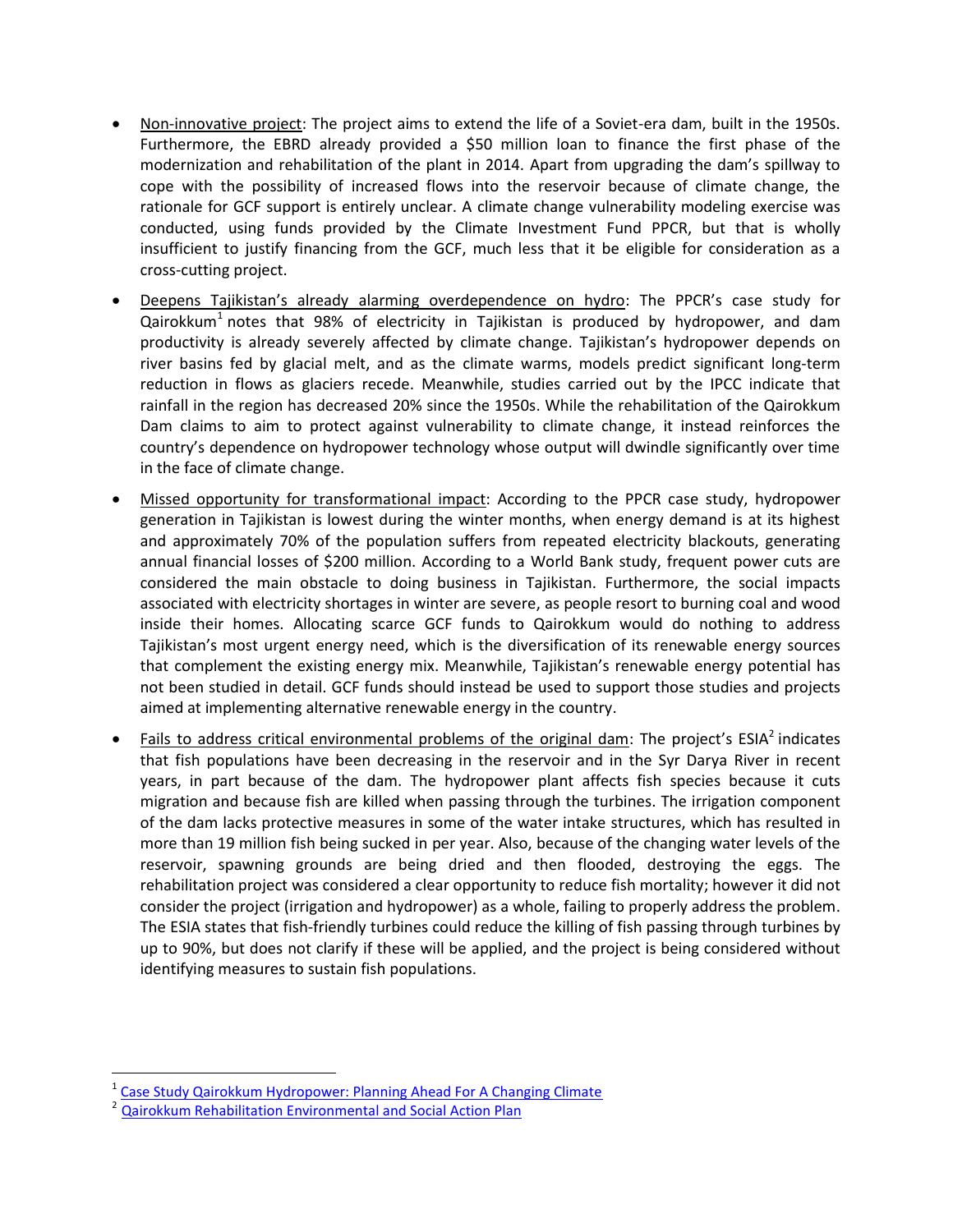## **2. Upper Trishuli-1**

**Upper Trishuli-1 (UT-1) is not suitable for consideration at the Green Climate Fund and should be removed from the GCF project pipeline.** It would have no transformational impact, it faces severe climate and disaster risks, and it would have significant impacts on indigenous communities and the environment that have not been adequately studied nor mitigation plans prepared. We wish to highlight the following deficiencies:

- No transformational impact: UT-1 is proposed as a conventional river diversion hydropower project, and would be one of about twenty such hydro projects currently planned on the river, in addition to 5 existing projects and 9 currently under construction both upstream and downstream. As such, there would be no demonstrable transformational impact or value added through the GCF's participation.
- Vulnerable to climate change: Climate change models predict that changing precipitation patterns will negatively impact hydropower generation in Nepal,<sup>3</sup> and run-of-river hydro projects like UT-1 are particularly vulnerable to changes in river flows.<sup>4</sup> Despite recognizing that increased climate variability, which can affect frequency and intensity of flooding and droughts, could affect Nepal's hydroelectric production, the project's environmental flows assessment notes that potential effects of climate change on flows in the Trishuli River have not been considered in the design of the project.<sup>5</sup>
- Deepens overdependence on hydro: Despite over 90% of its power coming from hydropower,<sup>6</sup> Nepal's energy plans are almost exclusively focused on hydropower. Rather than deepen that overdependence, the GCF, with its transformative mandate, should be helping Nepal diversify its energy mix. Indeed, the World Bank notes that solar power in Nepal is the ideal complement to existing hydropower generation, which experiences severe load-shedding during the dry winter months.<sup>7</sup> 86% of Nepal's population live in rural areas and would be better served by micro-hydro and solar power.
- Impacts on indigenous communities: The project is proposed in an area where the population is predominantly indigenous. Despite the ESIA identifying a series of impacts, including appropriation of community-held lands, no Indigenous Peoples Plan has been prepared and free, prior and informed consent (FPIC) has not been obtained. Attempting to approve Upper Trishuli-1 without FPIC would violate the rights of local indigenous communities and constitute a violation of the IFC Performance Standards, which serve as the GCF's interim environmental and social safeguards.
- Impacts on fish species not assessed: The project proposes to divert up to 90% of the river's flows, $8^{\circ}$ dewatering an 11 km stretch of the river for several months of the year. The environmental flows assessment lacks even basic data about the migration and spawning patterns of endemic fish species, but notes that more generous releases to sustain fish migration "would have a significant impact on the economic viability of the project. $3^9$

<sup>3</sup> Develo[ping Nepal's Hydroelectric Resources: Policy Alternatives](https://www.stimson.org/sites/default/files/file-attachments/Developing_Nepals_Hydroelectric_Resources_-_Policy_Alternatives.pdf), University of Virginia, p. 17

<sup>4</sup> [International Rivers Fact Sheet on Run-of-River Hydropower](https://www.internationalrivers.org/sites/default/files/attached-files/run_of_river_fact_sheet.pdf)

<sup>&</sup>lt;sup>5</sup> [Environmental Flows Assessment](http://ifcextapps.ifc.org/IFCExt/spiwebsite1.nsf/0/c0c5f97854bf6e4885257de90056f4b4/$FILE/UT-1%20Supplemental%20ESIA_Appendix%20E_2014_Environmental%20Flows%20Assessment.pdf) p. 9

<sup>&</sup>lt;sup>6</sup> [Nepal Hydropower Development Program,](https://www.usaid.gov/nepal/fact-sheets/nepal-hydropower-development-program-nhdp) USAID

<sup>7</sup> [World Bank Nepal Grid Solar and Energy Efficiency Project Document](http://documents.worldbank.org/curated/en/572781468122661283/pdf/PAD10110P1463400900IDA0R20140034601.pdf) p. 4

<sup>&</sup>lt;sup>8</sup> [Environmental Flows Assessment](http://ifcextapps.ifc.org/IFCExt/spiwebsite1.nsf/0/c0c5f97854bf6e4885257de90056f4b4/$FILE/UT-1%20Supplemental%20ESIA_Appendix%20E_2014_Environmental%20Flows%20Assessment.pdf) p. 43

 $^9$  ibid, p. 8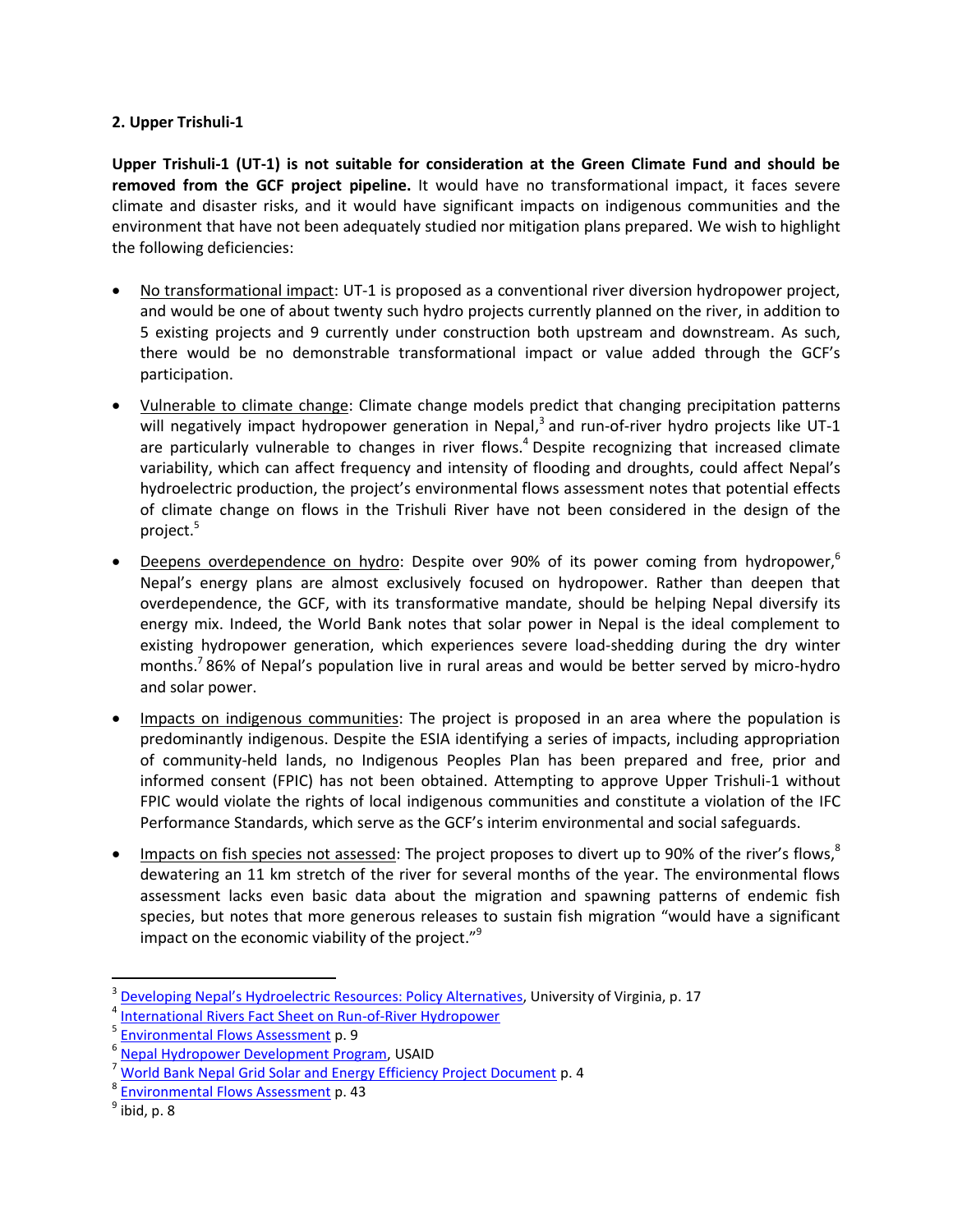Vulnerable to earthquakes: The project would be located roughly 55 km from the epicenter of the earthquake that struck in April 2015. The Upper Trishuli-3 hydroelectric project, under construction downstream of UT-1, was severely affected by that earthquake and construction has not yet resumed.<sup>10</sup> The World Bank noted the need to review the design of UT-1 to assess its resilience to earthquakes, $^{11}$  but no such study is available.

## **3. Tina River Hydro Project**

The 15 MW Tina River project is intended to reduce the Solomon Islands' reliance on imported diesel. We have strong reservations about the project's justification as a GCF project, the scope of its assessments, and the plans to mitigate the project's significant impacts. We wish to highlight a series of deficiencies with the project.

- Climate impacts not assessed: The project's environmental and social impact assessment (ESIA) recognizes that the project's efficiency will be affected if droughts occur,<sup>12</sup> and that the project area is also prone to heavy rains, flooding, and cyclones.<sup>13</sup> Despite local weather patterns being particularly sensitive to warming seas, $^{14}$  no assessment of the project's climate vulnerability has been conducted. Meanwhile, the project's ESIA recognizes that its reservoir will generate methane emissions by submerging vegetation and forests, yet fails to propose mitigation measures to reduce these emissions.<sup>15</sup>
- Threatens critical biodiversity: The catchment of the Tina River is a world-class biodiversity hotspot that is on UNESCO's Tentative List of World Heritage Sites for its unique biodiversity.<sup>16</sup> While project construction would facilitate access to and increase pressures upon this remote and largely untouched area, these impacts are not adequately assessed. Mitigation plans should include designating the catchment as a protected area. Meanwhile, although the ESIA proposes an environmental flows regime to sustain fish species, the 55m-high dam itself will impede migratory fish. The ESIA acknowledges that it lacks sufficient biodiversity baseline data on which to prepare a mitigation plan.<sup>17</sup>
- Impacts on indigenous communities: Engagement with predominantly indigenous local communities began early on because of the area's recent history of conflict, and in recognition that the project would impact the river and adjoining ecosystems that serve as the basis for local livelihoods.<sup>18</sup> Still, some community members have expressed reservations about the project's impacts and shown a lack of understanding about what changes the project will bring to the area.<sup>19</sup>
- High costs, likely underestimated: The Tina River project is estimated to cost \$140 million, with possibly \$60 million more required to meet financing costs and contingencies. Without subsidies,

<sup>&</sup>lt;sup>10</sup> [Nepal's Hydropower Battered but not Beaten by the Quake](http://spectrum.ieee.org/energywise/energy/renewables/nepals-hydropowerbased-power-system-survived-its-m79-quake-), IEEE Spectrum

<sup>11</sup> [World Bank Upper Trishuli-1 Aide Memoire](http://documents.worldbank.org/curated/en/649151468179351577/pdf/99241-AM-P154109-Box393191B-PUBLIC.pdf) p. 1

<sup>&</sup>lt;sup>12</sup> [Tina River ESIA,](http://documents.worldbank.org/curated/en/768061471430569820/Environmental-and-social-impact-assessment) p. 540

 $13$  ibid p. 321

<sup>&</sup>lt;sup>14</sup> [Current and Future Climate of the Solomon Islands](http://www.pacificclimatechangescience.org/wp-content/uploads/2013/06/13_PCCSP_Solomon_Islands_8pp.pdf)

<sup>&</sup>lt;sup>15</sup> [Tina River ESIA,](http://documents.worldbank.org/curated/en/768061471430569820/Environmental-and-social-impact-assessment) p. 340

<sup>16</sup> [UNESCO website](http://whc.unesco.org/en/tentativelists/5416/)

<sup>17</sup> [Tina River ESIA,](http://documents.worldbank.org/curated/en/768061471430569820/Environmental-and-social-impact-assessment) p. 156, 224, 233

 $18$  ibid p. 123

<sup>&</sup>lt;sup>19</sup> Tina River Affirmative Investigation Report, USAID, p. 2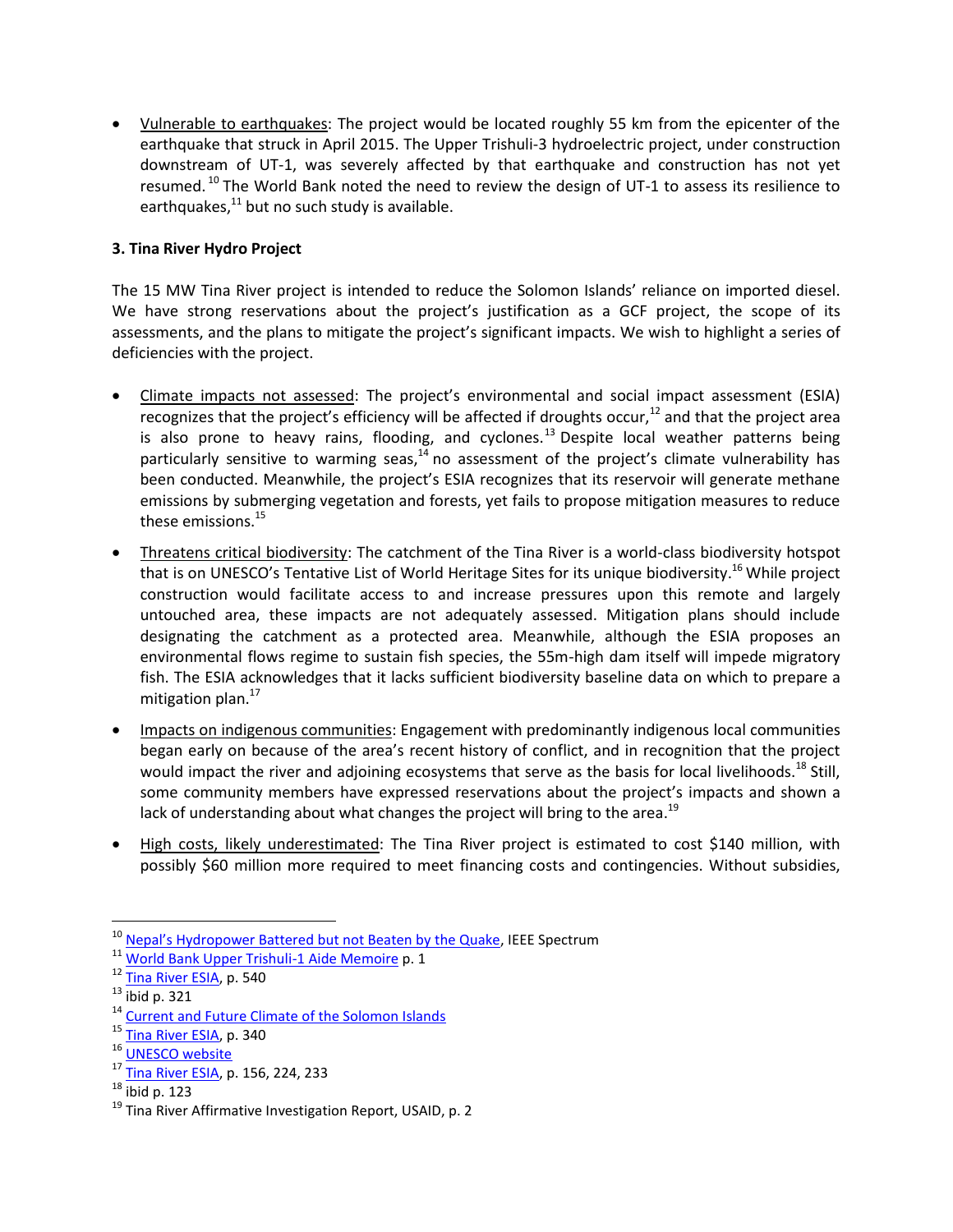these costs would result in prohibitive energy tariffs supplied by the dam.<sup>20</sup> Still, these costs are most likely underestimated, as recent studies show that large dams routinely end up costing double their initial budget.<sup>21</sup> This risk is particularly acute in the Solomon Islands, as all materials will have to be imported and will most likely face additional logistical challenges. Beyond the construction costs, the Solomon Islands could be liable to pay for power, whether or not it is provided, as the consortium that will build and operate the dam for the first 30 years will reportedly charge a fixed annual rate, independent of the energy produced.<sup>22</sup> This could entail significant financial risk for the borrower.

 Alternatives not properly assessed: The project's alternatives assessment briefly describes other energy options, but fails to demonstrate why the large dam project was preferred. There is considerable sustainable renewable energy potential in the Solomon Islands, such as solar, wind, mini-hydro, and geothermal energy, though its potential has not been mapped in detail.<sup>23</sup> The responsible use of an energy mix with all these sources would provide a more flexible, quicker, and likely cheaper solution to address the critical energy needs of the island state. The GCF should support efforts to assess sustainable energy options for the Solomon Islands.

Thank you for your kind consideration of our concerns, and we look forward to discussing these proposals with you in greater detail.

Sincerely,

Inter-American Association for Environmental Defense (AIDA) International Rivers Heinrich Böll Stiftung-North America Friends of the Earth-US BothENDS, The Netherlands Beyond Copenhagen Collective, India, Institute for Agriculture and Trade Policy Institute for Policy Studies Center for International Environmental Law (CIEL)

 $20$  ibid p. 79

<sup>&</sup>lt;sup>21</sup> [Should We Build More Large Dams? The Actual Costs of Hydropower Megaproject Development,](https://papers.ssrn.com/sol3/papers.cfm?abstract_id=2406852) Ansar et al

 $22$  Tina River Affirmative Investigation Report, USAID, p. 12

<sup>&</sup>lt;sup>23</sup> [Renewable energy opportunities and challenges in the Pacific Islands region: Solomon Islands,](http://www.irena.org/DocumentDownloads/Publications/Solomon-Islands.pdf) IRENA, p. 6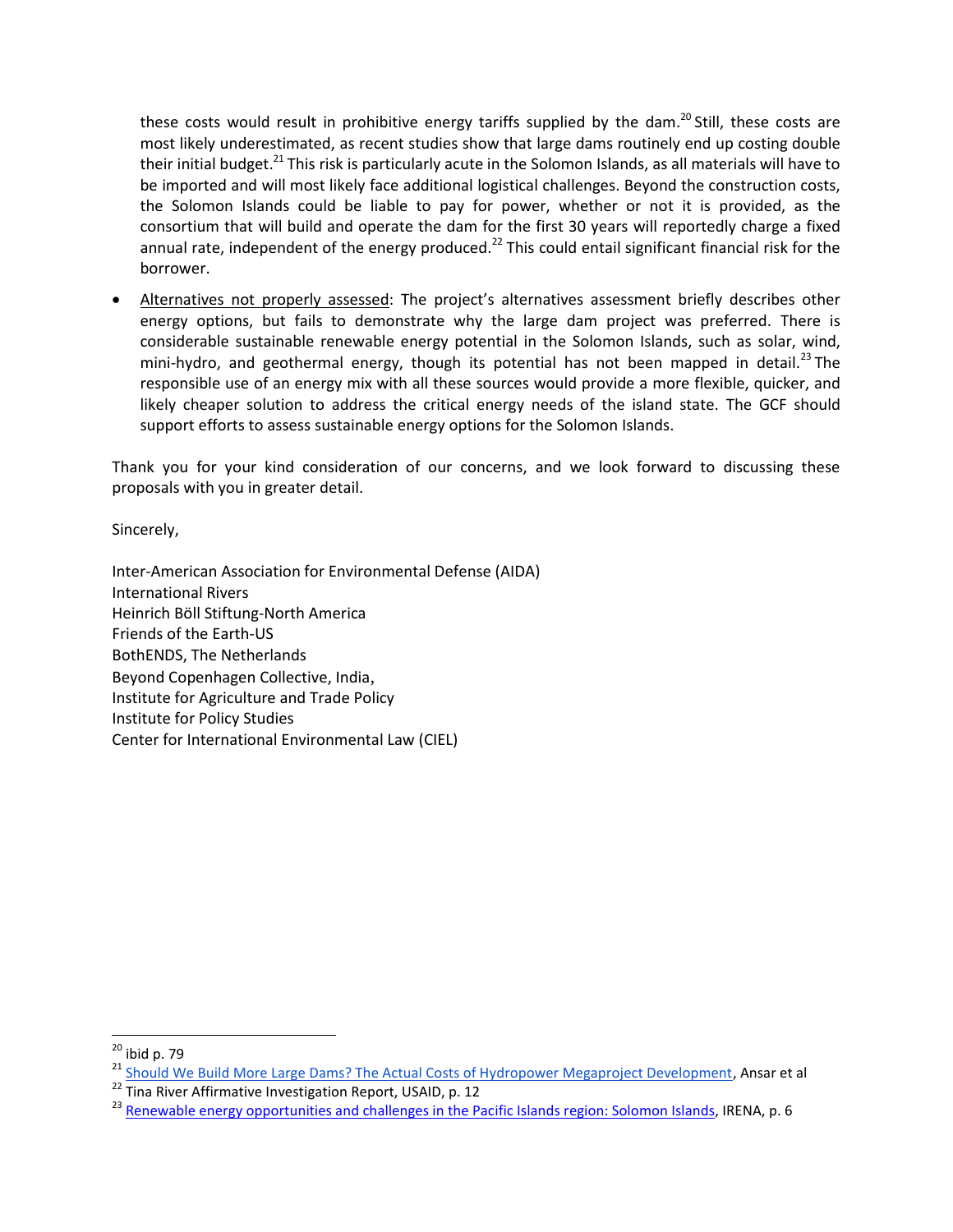## **Annex: Reasons why GCF should not finance large hydropower**

Large hydropower is vulnerable to climate change.<sup>24</sup> Large dams have always been designed based on the assumption that future stream-flow patterns will mirror those of the past, but with a changing climate, this is no longer true. On the one hand, extreme rainfall increases siltation of dams (reducing their useful lifetimes) and the risk of dam failures and catastrophic flood releases.<sup>25</sup> On the other, more frequent droughts are already making hydropower projects uneconomic all around the world, adding the burden of energy vulnerability to those countries that are overly dependent on hydropower, such as Nepal (more than 90% dependent on hydropower) and Tajikistan (98% dependent on hydropower).

**Large dams exacerbate climate change**. Hydropower reservoirs emit significant amounts of greenhouse gases, notably methane, a greenhouse gas 30 times more potent than  $\mathsf{CO_2}^{26}$  Methane emissions from dams are particularly intense in tropical regions, as is the case for the Solomon Islands. A recent study by researchers at Washington State University confirmed that methane emissions released from dam reservoirs are far greater than previously believed, accounting for 1.3% of all human-caused climate change - more than all emissions from Canada.<sup>27</sup> In some cases, hydropower projects emit more greenhouse gases than coal-fired power plants generating the same amount of electricity.<sup>28</sup>

**Large dams harm biodiversity**. Large dams harm biological diversity by flooding land, cutting off migration routes, reducing flows to downstream habitat and changing the nature of a river's estuary, where many of the world's fish species spawn. In 2016, WWF's Living Planet report found that the world had lost 81% of its freshwater populations since 1970 due to dams and other factors.<sup>29</sup>

**Dams can cause severe negative impacts on local communities**. Large dams often result in large-scale displacement that seriously impacts local communities by impoverishing them, breaking social networks, and negatively affecting livelihoods and cultures.<sup>30</sup> By the year 2000, dams around the world had forced the displacement of between 40 and 80 million people, $31$  and negatively affected an estimated 472 million people living downstream.<sup>32</sup> They have disproportionately affected indigenous peoples, violating their rights to their lands, territories, resources, governance, cultural integrity, and free, prior and informed consent (FPIC).<sup>33</sup> Dam reservoirs are also known to increase the proliferation of mosquitoes, and has led to significant increases in mosquito-borne diseases such as malaria.<sup>34</sup>

<sup>&</sup>lt;sup>24</sup> Read more in International Rivers' [Hydropower and Climate Change Fact Sheet](https://www.internationalrivers.org/sites/default/files/attached-files/intlrivers_wrongclimate_4.pdf)

<sup>&</sup>lt;sup>25</sup> There have been multiple dam disasters linked to heavy weather events, such as the Ukai Dam in India; Yaciretá in Argentina; Baixo Iguazú in Brazil; San Francisco and South Fork in the United States; and Malpasset in France, among others.

<sup>&</sup>lt;sup>26</sup> [A more potent greenhouse gas than carbon dioxide, methane emissions will leap as Earth warms,](https://www.sciencedaily.com/releases/2014/03/140327111724.htm) Princeton University

<sup>27</sup> [Reservoirs are underappreciated source of greenhouse gases,](https://news.wsu.edu/2016/09/28/reservoirs-play-substantial-role-global-warming/) Washington State University

<sup>28</sup> [Methane release below a tropical hydroelectric dam,](http://onlinelibrary.wiley.com/doi/10.1029/2007GL029479/abstract) Kamenes et al

<sup>&</sup>lt;sup>29</sup> [Living Planet Report 2016,](http://wwf.panda.org/about_our_earth/all_publications/lpr_2016/) World Wildlife Fund

<sup>&</sup>lt;sup>30</sup> PUENTES Riaño Astrid, KOPAS Jacob. Grandes Represas en América: [¿Peor el remedio que la enfermedad?](http://www.aida-americas.org/sites/default/files/InformeAIDA_GrandesRepreseas_BajaRes.pdf) Asociación Interamericana Para La Defensa Del Ambiente (AIDA) (2009)

<sup>&</sup>lt;sup>31</sup> [World Commission on Dams Report](https://www.internationalrivers.org/sites/default/files/attached-files/world_commission_on_dams_final_report.pdf) p. xxx

<sup>&</sup>lt;sup>32</sup> [The World Commission on Dams + 10: Revisiting the Large Dam Controversy,](http://www.water-alternatives.org/index.php/volume3/v3issue2/79-a3-2-2/file) Water Alternatives, p. 5

<sup>&</sup>lt;sup>33</sup> [World Commission on Dams Report](https://www.internationalrivers.org/sites/default/files/attached-files/world_commission_on_dams_final_report.pdf) p. 110

<sup>&</sup>lt;sup>34</sup> [Malaria impact of large dams in sub-Saharan Africa: maps, estimates and predictions,](http://malariajournal.biomedcentral.com/articles/10.1186/s12936-015-0873-2) KIBRET, Solomon et al. Malaria Journal. (2015)